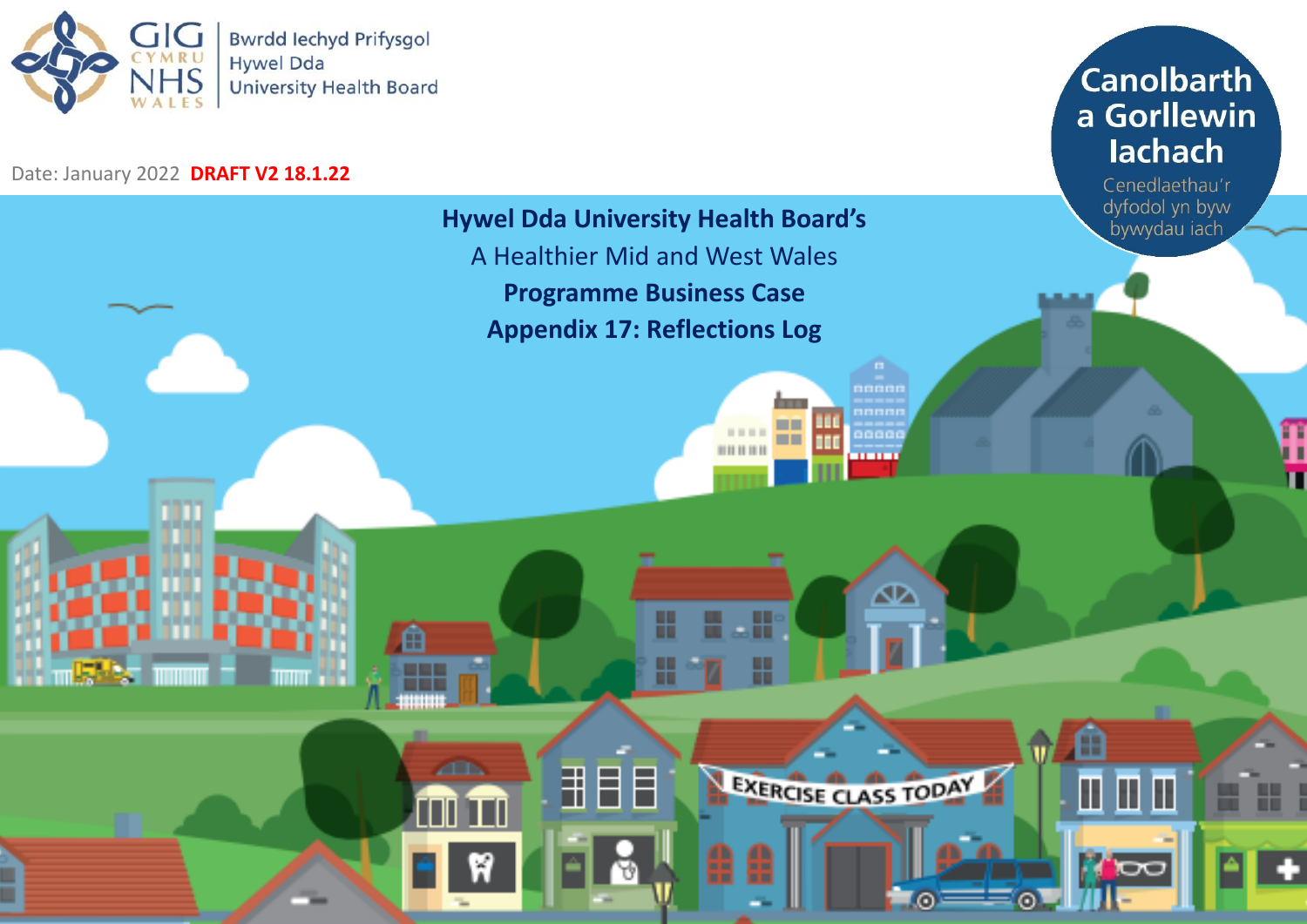

**Hywel Dda University Health Board – Programme Business Case, Reflections Log (last updated 06.01.22)**

| <b>Issues Raised</b>                                                       | <b>Reflections, Actions and Considerations</b>                                              | Links / comments |
|----------------------------------------------------------------------------|---------------------------------------------------------------------------------------------|------------------|
| Lessons learnt from 'The Grange' Aneurin Bevan University Health Board     |                                                                                             |                  |
| <b>Business Case Development and Value Engineering</b>                     |                                                                                             |                  |
| Timescales from inception to delivery                                      | Noted and further consideration as we develop                                               |                  |
| Ensure that the planning timescales are realistic for delivery building in | OBCs.                                                                                       |                  |
| both time and cost contingency                                             |                                                                                             |                  |
| <b>Value Engineering</b>                                                   |                                                                                             |                  |
| For future projects, hold a contingency amount due to the risk of re-      |                                                                                             |                  |
| introducing items which might have been value engineered out in the        |                                                                                             |                  |
| early stages.                                                              |                                                                                             |                  |
| Good Governance - Programme Management and Assurance                       |                                                                                             |                  |
| <b>Formal Programme and Project Management Structure</b>                   | Gap analysis has been undertaken on the                                                     |                  |
| Due to the size and complexity of the Clinical Futures Programme, a full   | internal resource requirements to deliver this                                              |                  |
| programme structure was set up with clear lines of reporting and           | programme.                                                                                  |                  |
| accountability. The programme would not have worked as effectively if      |                                                                                             |                  |
| this was not set up.                                                       |                                                                                             |                  |
|                                                                            |                                                                                             |                  |
| Individual project structures should also be set up again with clear lines | On PBC endorsement funding of resource                                                      |                  |
| of accountability and reporting for any issues to be raised or decisions   | schedules required to deliver next stage<br>business cases will need to be discussed with   |                  |
| to be made.                                                                | WG.                                                                                         |                  |
| <b>Executive Director as workstream sponsor</b>                            |                                                                                             |                  |
| This has ensured that there was momentum around the workstreams            | Programme governance structure has been set<br>up led by CEO and structure will be reviewed |                  |
| and progress was being made.                                               | upon PBC endorsement.                                                                       |                  |
|                                                                            |                                                                                             |                  |
|                                                                            |                                                                                             |                  |
|                                                                            |                                                                                             |                  |
|                                                                            |                                                                                             |                  |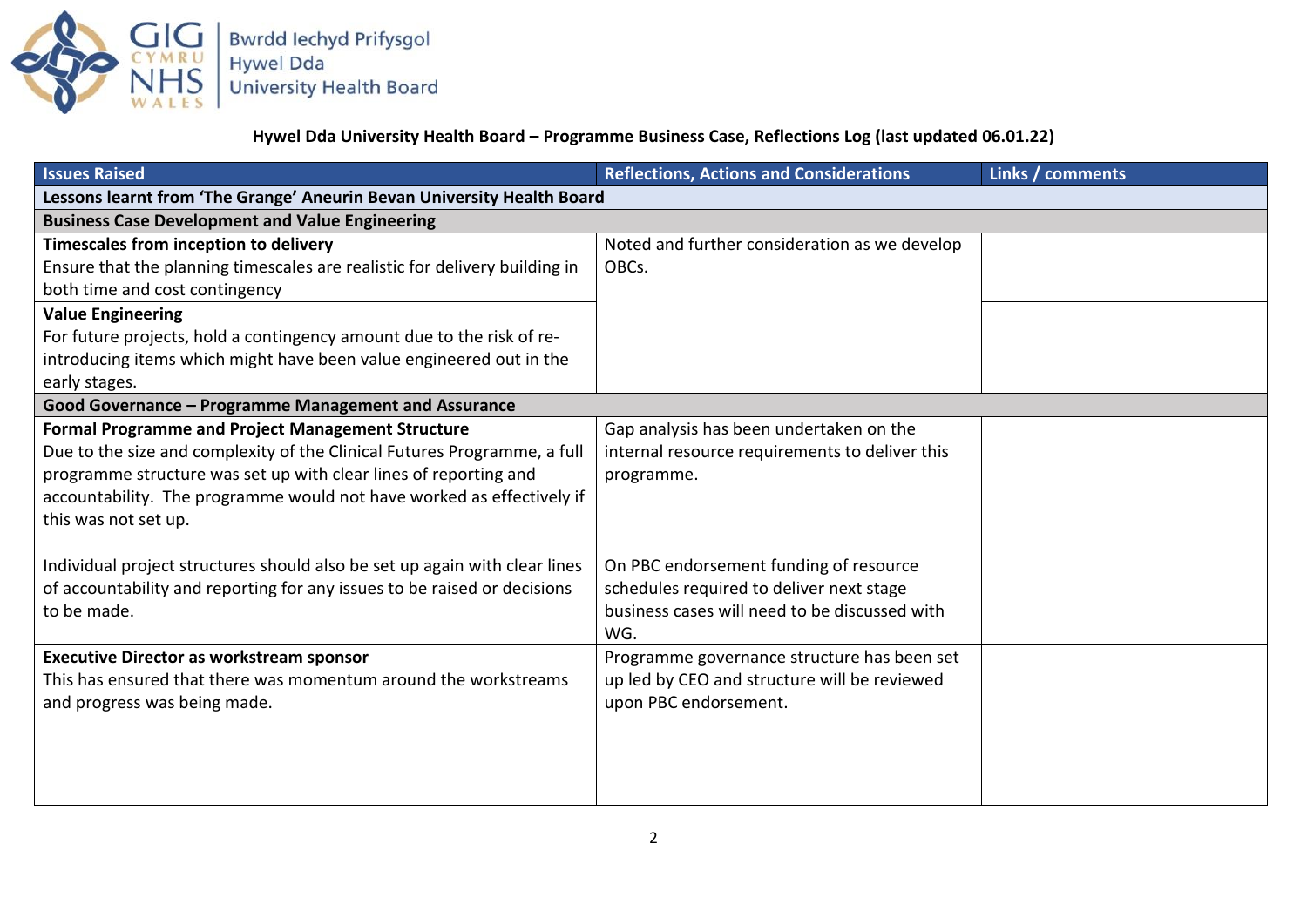

| <b>Issues Raised</b>                                                    | <b>Reflections, Actions and Considerations</b> | Links / comments |
|-------------------------------------------------------------------------|------------------------------------------------|------------------|
| <b>The Build Project</b>                                                |                                                |                  |
| <b>Relationships with SCP and external advisors</b>                     | Noted.                                         |                  |
| Good relationships have been key to the success of the build. Although  |                                                |                  |
| relationships have sometimes been challenging, issues have been         |                                                |                  |
| worked through professionally and as a whole team.                      |                                                |                  |
| <b>Design for Manufacture and Assembly (DfMA)</b>                       | Noted.                                         |                  |
| Although overall the DfMA process has been successful, considerations   |                                                |                  |
| should be given to the pros and cons identified, in order to pre-empt   |                                                |                  |
| any potential issues which may present in relation to the construction. |                                                |                  |
| <b>Building design</b>                                                  | SAG has been in place to ensure appropriate    |                  |
| Clinical input has been fundamental to the design and key to services   | clinical input. Membership will be reviewed as |                  |
| 'owning' their areas. Where services have not had as much               | we progress to next stages of business case    |                  |
| involvement, there were some issues which needed to be worked           | development.                                   |                  |
| through within the parameters which have already been agreed.           |                                                |                  |
| Radiology                                                               | Noted and specific resource requirements for   |                  |
| Diagnostic services were high risk in relation to design issues.        | diagnostic input has been included in our gap  |                  |
|                                                                         | analysis.                                      |                  |
| <b>Change Control Process</b>                                           | Noted.                                         |                  |
| A formal change control process was set up and helped significantly in  |                                                |                  |
| the management of any changes and keeping control on the budget.        |                                                |                  |
|                                                                         |                                                |                  |
|                                                                         |                                                |                  |
|                                                                         |                                                |                  |
|                                                                         |                                                |                  |
| <b>Service Redesign and Readiness</b>                                   |                                                |                  |
| Leadership                                                              | Requirement for strong clinical leadership is  |                  |
|                                                                         | acknowledged and has been included in the      |                  |
|                                                                         | resource gap analysis.                         |                  |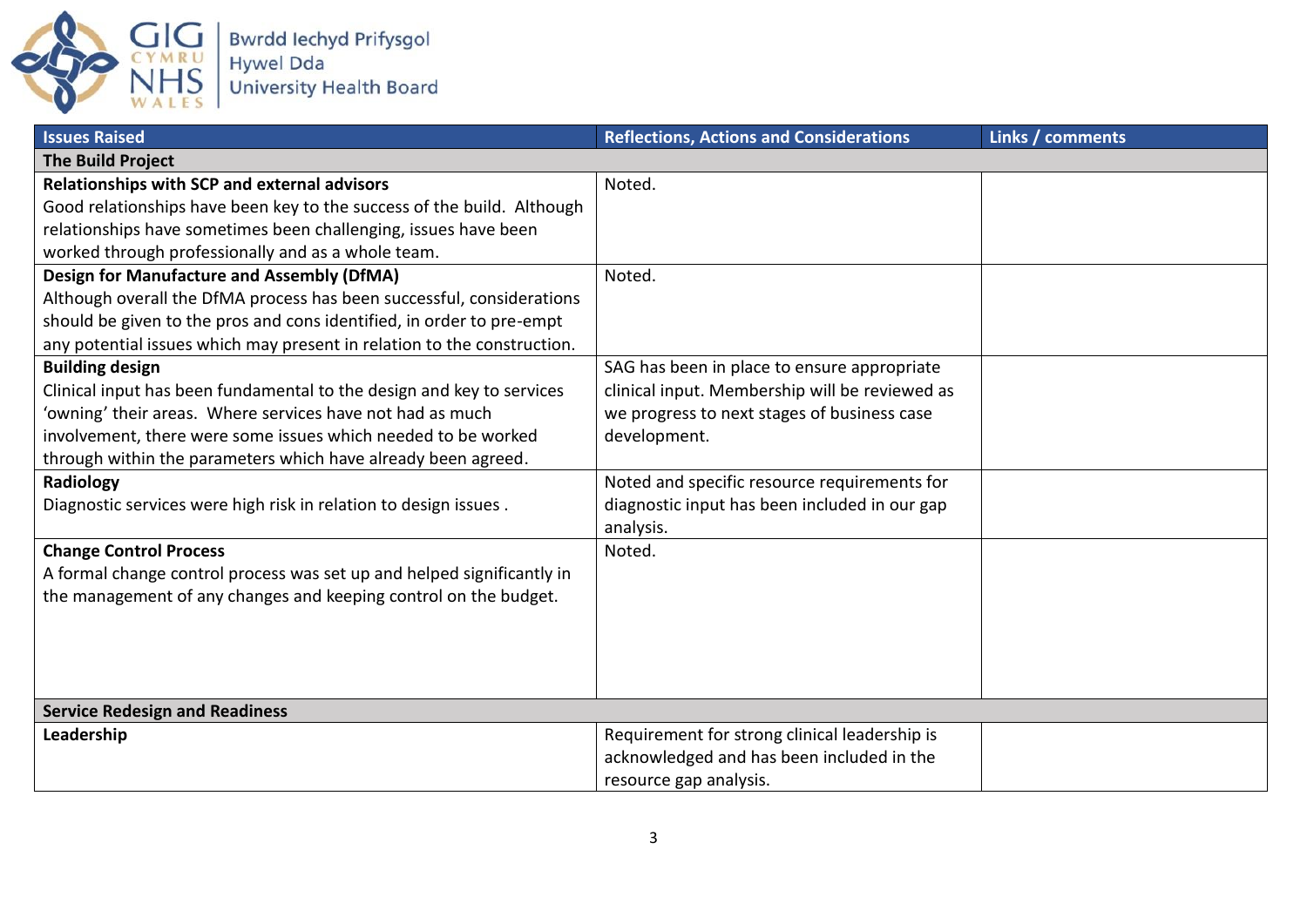

| <b>Issues Raised</b>                                                     | <b>Reflections, Actions and Considerations</b>   | Links / comments |
|--------------------------------------------------------------------------|--------------------------------------------------|------------------|
| Appointed an Associate Director of Service Redesign to lead the clinical |                                                  |                  |
| redesign, to ensure service models are developed appropriately and are   |                                                  |                  |
| in line with the overall strategy.                                       |                                                  |                  |
| This also extended to clinical leadership from both a consultant and     |                                                  |                  |
| nursing perspective to guide the overall planning.                       |                                                  |                  |
| <b>Use of Data</b>                                                       | Activity Modelling Group has been set up and     |                  |
| Data has been the prime source of evidence when developing the           | will form a key part of any pathway              |                  |
| clinical models. Using this as an evidence base has been fundamental     | redevelopment work being undertaken as part      |                  |
| in the design aspects or any potential challenge in relation to the      | of the programme.                                |                  |
| service requirements.                                                    |                                                  |                  |
| Holding the Line'                                                        | Noted.                                           |                  |
| There will be concerns and challenges relating to design as the process  |                                                  |                  |
| nears completion, the key learning throughout this has been as long as   |                                                  |                  |
| there is a clear plan and clarity on the key risks and issues, the plans |                                                  |                  |
| should be assessed appropriately on that basis.                          |                                                  |                  |
| <b>Workforce and Transformation</b>                                      |                                                  |                  |
| <b>Staff Consultation</b>                                                | Communication and Engagement Plan in place.      |                  |
| Due to the volume of staff queries, it was challenging to respond to     | Continuous engagement process with public and    |                  |
| queries within the 2 week timeframe. There were elements of the          | staff.                                           |                  |
| process which would have benefited from future timescales, which         |                                                  |                  |
| would be considered for future projects                                  |                                                  |                  |
| <b>Staff Change Process</b>                                              | Noted.                                           |                  |
| The formal staff change process required extensive and robust pre-       |                                                  |                  |
| engagement and consultation. There were a number of lessons learnt       | Communication and Engagement Plan and            |                  |
| which should be considered as part of any future substantial change      | Organisational Development Team will need to     |                  |
| processes.                                                               | be involved in any changes to clinical pathways. |                  |
| <b>Organisational Development</b>                                        | OD team in place that will form a key part of    |                  |
|                                                                          | designing and assessing resources for any        |                  |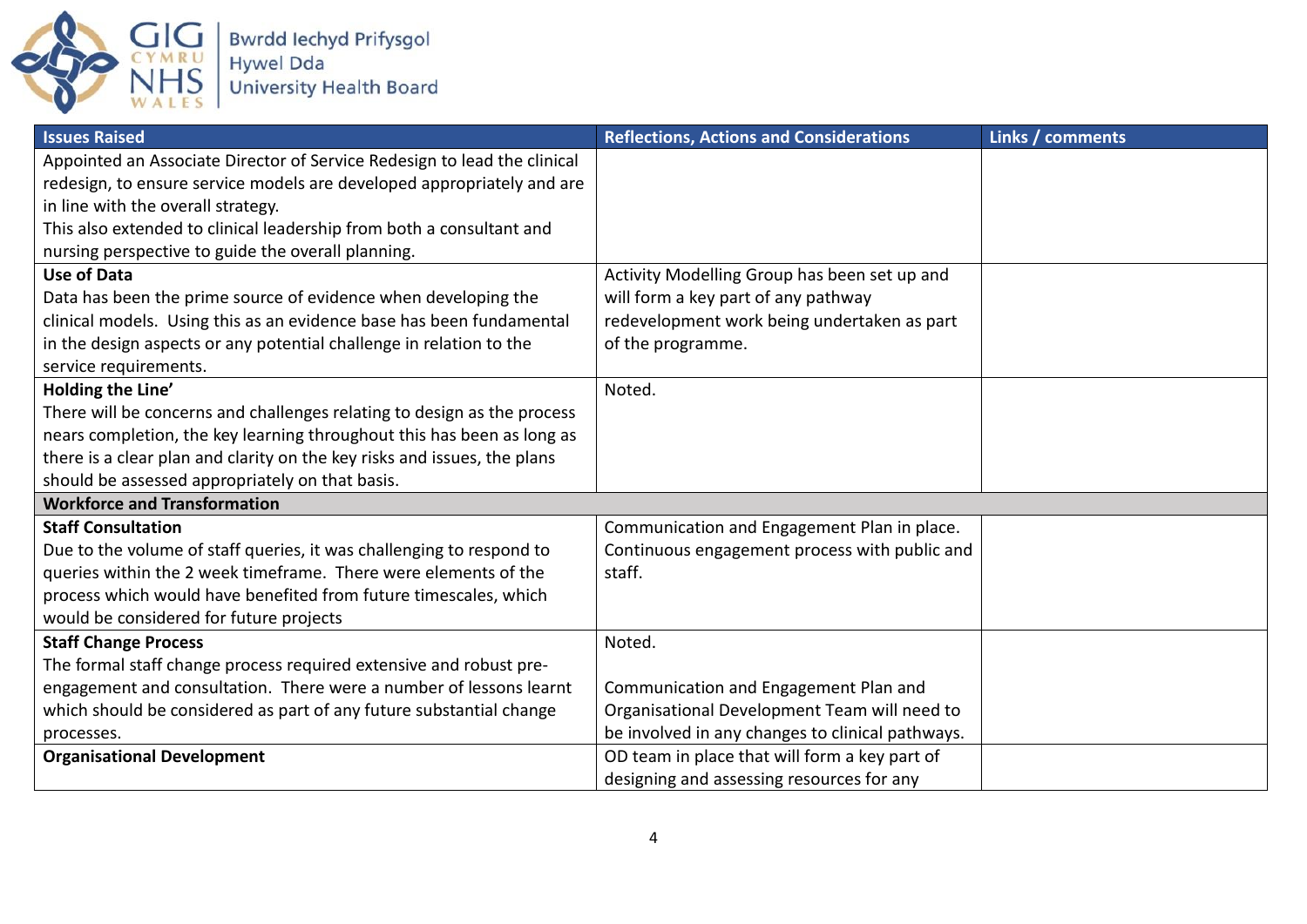

| <b>Issues Raised</b>                                                       | <b>Reflections, Actions and Considerations</b>  | Links / comments |
|----------------------------------------------------------------------------|-------------------------------------------------|------------------|
| Due to the sheer scale of the OD programme, it would have been             | change process of the organisation moving       |                  |
| valuable to be able to invest in more OD resources to support a            | forward.                                        |                  |
| transformation programme of this scale.                                    |                                                 |                  |
| <b>Communications and Engagement</b>                                       |                                                 |                  |
| <b>Dedicated Support</b>                                                   | Additional Communication and Engagement         |                  |
| As this is large scale transformation it is recommended to have a level    | Resources have been identified in our gap       |                  |
| of dedicated support / service from communications and engagement          | analysis.                                       |                  |
| specialists.                                                               |                                                 |                  |
| <b>Informatics</b>                                                         |                                                 |                  |
| <b>Resource</b>                                                            | Informatics Resources have been identified in   |                  |
| For future projects, ensure that there is sufficient Informatics support   | our gap analysis.                               |                  |
| for the scale of the project, from a service and capital perspective.      |                                                 |                  |
| Engagement                                                                 | Noted.                                          |                  |
| With services $-$ essential to have closer engagement with services to     |                                                 |                  |
| ensure ICT/ services are prepared for implementation.                      |                                                 |                  |
|                                                                            |                                                 |                  |
| With Supply Chain Partner - suggested a member of IT is part of the        |                                                 |                  |
| procurement team when appointing a supplier, in order to address any       |                                                 |                  |
| queries/ issues at the outset.                                             |                                                 |                  |
| Planning                                                                   |                                                 |                  |
| Thorough planning needs to take place, including reviewing lessons         |                                                 |                  |
| learnt from other projects, to ensure, as far as possible, that everything |                                                 |                  |
| is included and the right amount of contingency is applied.                |                                                 |                  |
| <b>Operational Commissioning</b>                                           |                                                 |                  |
| Leadership - Command and Control                                           | Our gap analysis has identified that we need    |                  |
| Ensure that the right stakeholders are involved with the operational       | clinical and non-clinical input on all sites as |                  |
| commissioning to ensure all services/ organisations are ready and clear    | these projects are developed and implemented.   |                  |
| in their roles.                                                            |                                                 |                  |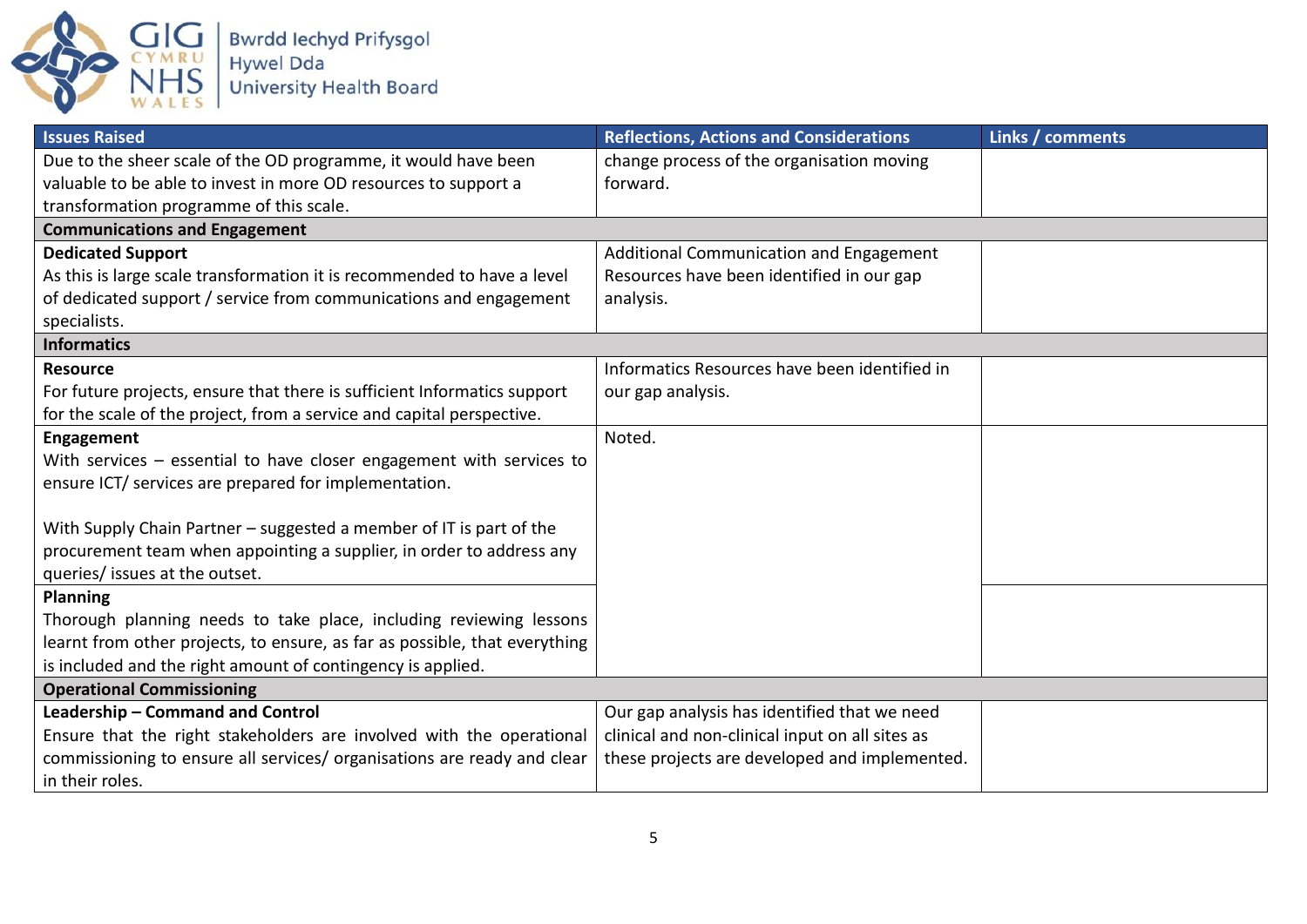

| <b>Issues Raised</b>                                                        | <b>Reflections, Actions and Considerations</b> | Links / comments |
|-----------------------------------------------------------------------------|------------------------------------------------|------------------|
| <b>Sequence of Moves</b>                                                    | Noted.                                         |                  |
| The regime of how the moves were planned and undertaken, were down          |                                                |                  |
| to the success of how command and control managed the process. This         |                                                |                  |
| process is recommended for any future hospital moves                        |                                                |                  |
| <b>Financial Planning</b>                                                   |                                                |                  |
| <b>Financial Assumptions</b>                                                | Noted.                                         |                  |
| It is recommended that future projects of this type look to assess the      |                                                |                  |
| following three factors, in particular assessing the cash-releasing savings |                                                |                  |
| that will be achieved $-$                                                   |                                                |                  |
| Additional service models                                                   |                                                |                  |
| Supporting infrastructure (e.g. transport)<br>$\bullet$                     |                                                |                  |
| Reduced savings                                                             |                                                |                  |
| <b>Capital Strategy</b>                                                     |                                                |                  |
| The Governance Structure which was set up allowed for the project to be     |                                                |                  |
| successfully delivered on time and within budget.                           |                                                |                  |
| <b>Revenue Strategy</b>                                                     |                                                |                  |
| Risks associated with the potential for service model changes and time      |                                                |                  |
| delays should be factored in at an early stage.                             |                                                |                  |
|                                                                             |                                                |                  |
|                                                                             |                                                |                  |
| <b>Other learning</b>                                                       | Noted.                                         |                  |
| Clear mechanisms need to be established to move from the 'project' into     |                                                |                  |
| 'core' business responsibility and financial/budgetary ownership.           |                                                |                  |
|                                                                             |                                                |                  |
| For major programmes/projects dedicated financial expertise is              |                                                |                  |
| recommended.                                                                |                                                |                  |
| Other discussions / learning through discussion                             |                                                |                  |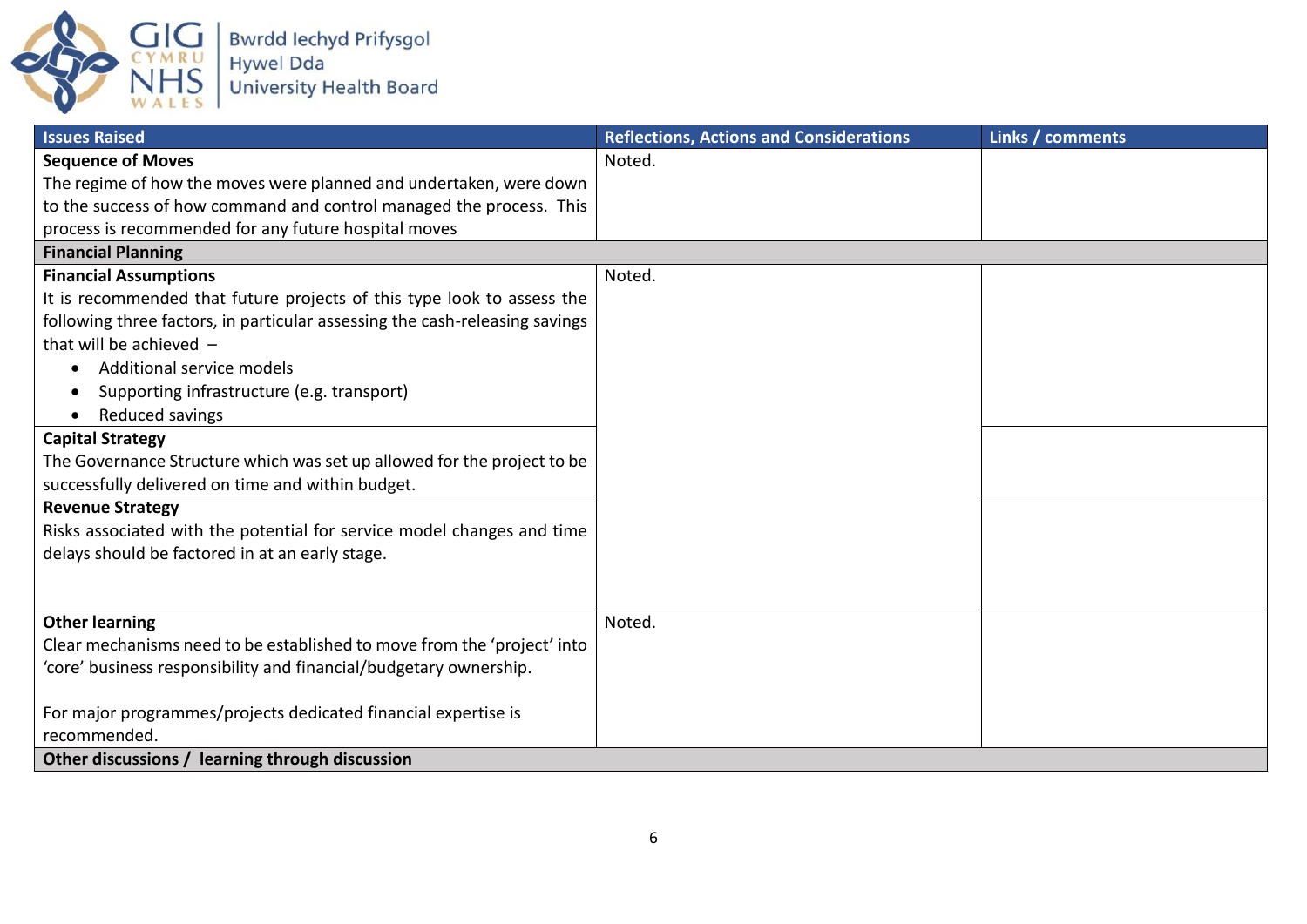

| <b>Issues Raised</b>                                                                       | <b>Reflections, Actions and Considerations</b> | Links / comments |
|--------------------------------------------------------------------------------------------|------------------------------------------------|------------------|
| Consideration was given to space requirements for staff amenities                          | Noted.                                         |                  |
| including multifaith areas and these require careful planning to ensure                    |                                                |                  |
| they are sufficient                                                                        |                                                |                  |
| Importance of Clinical Engagement from start of business case.                             | Noted.                                         |                  |
|                                                                                            |                                                |                  |
|                                                                                            | Strategic Advisory Group established.          |                  |
| Be aware of the likelihood and impact of any unintended patient flows.                     | We will ensure communication of patient        |                  |
| Importance of early engagement in implementation of pathway                                | pathway changes especially with public.        |                  |
| changes.                                                                                   |                                                |                  |
| Being clear where the efficiency drivers are expected to be delivered.                     | Noted.                                         |                  |
| <b>Transport</b>                                                                           | Being considered by transport workstream.      |                  |
| Dedicated project manager for this element is helpful early on to look                     |                                                |                  |
| at:                                                                                        |                                                |                  |
| Transport arrangements, identification of appropriate vehicle<br>٠                         |                                                |                  |
| requirements                                                                               |                                                |                  |
| Modelling of patients flows on likely transport activity levels<br>٠                       |                                                |                  |
| Key data that will help this work includes:                                                |                                                |                  |
| The anticipated number of patients that will step up / step<br>$\overline{\phantom{a}}$    |                                                |                  |
| down between each site on a daily basis;                                                   |                                                |                  |
| The anticipated number of patents that will be discharged from<br>$\overline{\phantom{0}}$ |                                                |                  |
| each site in a daily basis;                                                                |                                                |                  |
| The complexity of those patients requiring step up / step down                             |                                                |                  |
| to assess the most appropriate vehicle types to support a                                  |                                                |                  |
| transfer.                                                                                  |                                                |                  |
| The likely staffing requirement needed to support the discharge<br>$\overline{a}$          |                                                |                  |
| and transfer service                                                                       |                                                |                  |
| Communications planning to support public messaging on                                     |                                                |                  |
| where to attend that is most appropriate etc.                                              |                                                |                  |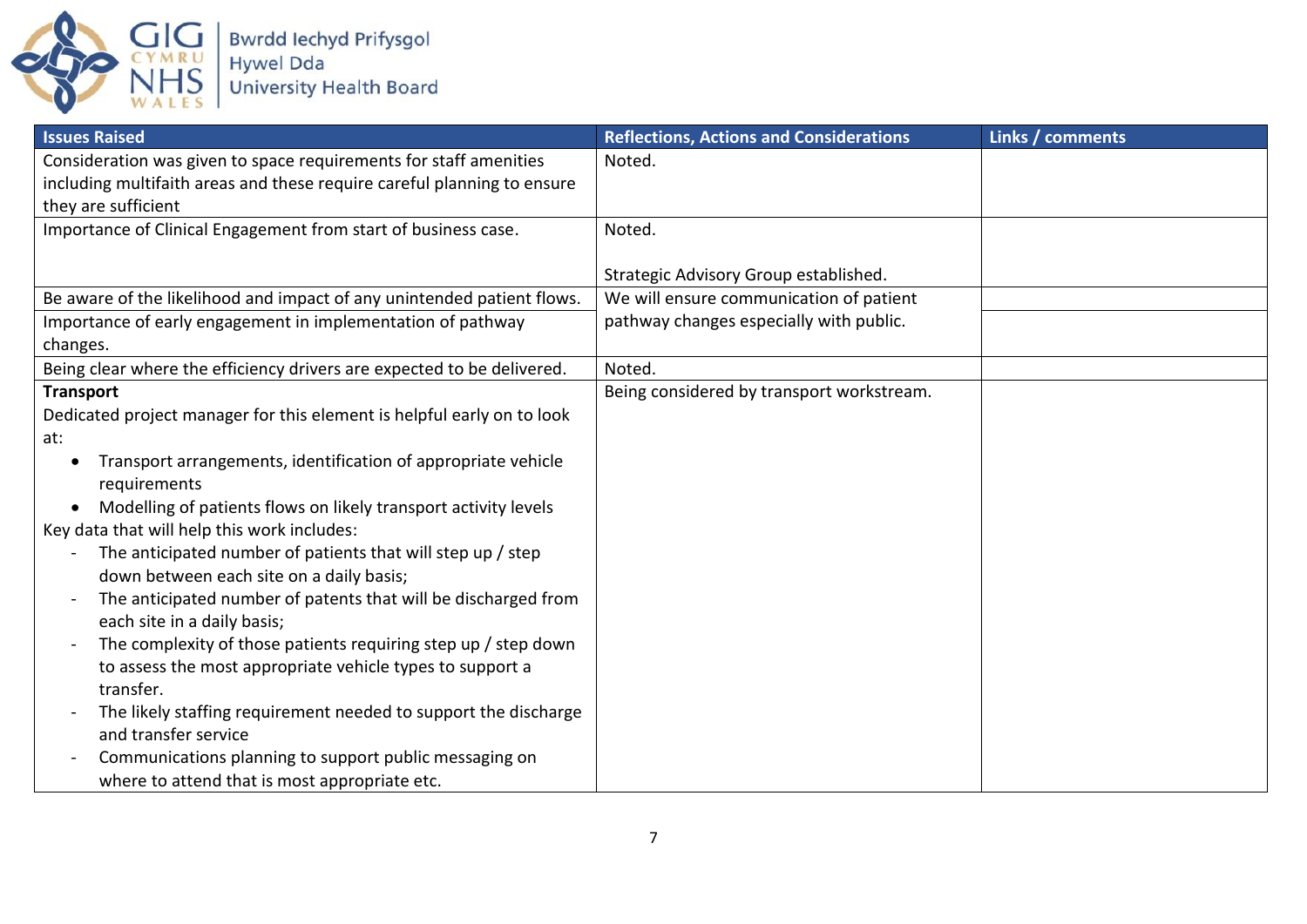

| <b>Issues Raised</b> | <b>Reflections, Actions and Considerations</b> | Links / comments \ |
|----------------------|------------------------------------------------|--------------------|
|                      |                                                |                    |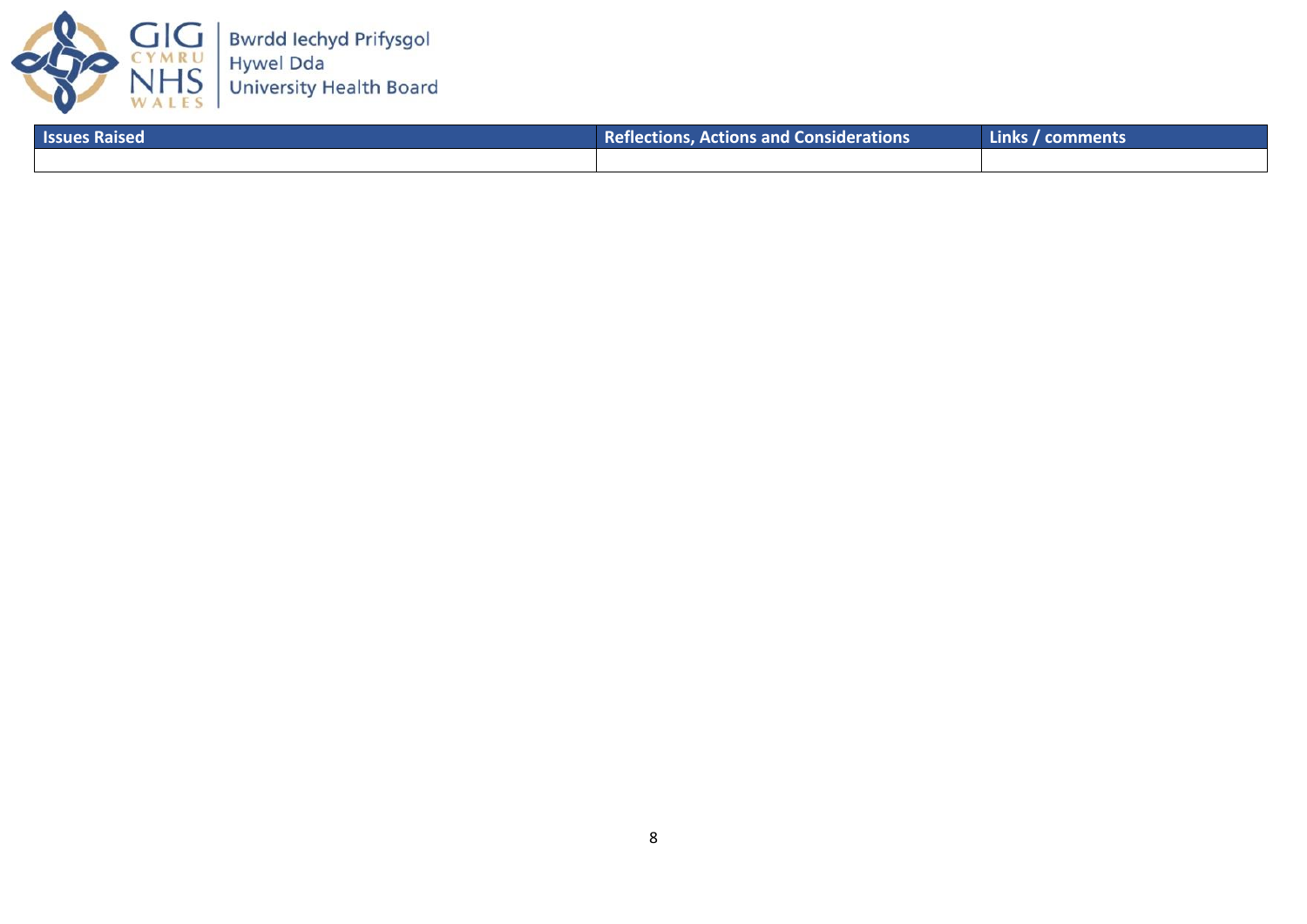

| Reference: Discussion paper July 2020 Lessons from the last hospital building programme, and recommendations for the next - Nuffield Trust |                                                |  |
|--------------------------------------------------------------------------------------------------------------------------------------------|------------------------------------------------|--|
| <b>PLANNING</b>                                                                                                                            |                                                |  |
| Assumptions about reducing length of stay or changes in outpatient                                                                         | All of these will be considered as we progress |  |
| attendances were based on crude benchmarking - often without case-                                                                         | into the next stage of business development.   |  |
| mix adjustment or allowing for the fact that different localised practices                                                                 |                                                |  |
| or facilities could be distorting those assumptions                                                                                        |                                                |  |
| Planning was at times based on managing demand or reducing length                                                                          |                                                |  |
| of stay without any real support or investment in community and other                                                                      |                                                |  |
| services - sometimes in ways that did not reflect the available evidence                                                                   |                                                |  |
| Hospital activity, rather than demand or need, was often used as the                                                                       |                                                |  |
| basis for forecasting                                                                                                                      |                                                |  |
| Static forecasts were used instead of modelling flow dynamics within                                                                       |                                                |  |
| the hospital or the wider health and social care system $-$ in particular                                                                  |                                                |  |
| experts noted a neglect of the impact of constraints imposed by                                                                            |                                                |  |
| imaging, discharge or other processes, and neglect of the potential for                                                                    |                                                |  |
| supply-induced demand.                                                                                                                     |                                                |  |
| Planning for routine elective care was carried out with an inadequate                                                                      |                                                |  |
| knowledge of the level of demand.                                                                                                          |                                                |  |
| Limited thought was put into plans to fill the gaps in community-                                                                          |                                                |  |
| focused buildings that could integrate primary and community care and                                                                      |                                                |  |
| form a community hub. In many cases projects failed to join up with                                                                        |                                                |  |
| local authority services such as children's services.                                                                                      |                                                |  |
| Even where planning was done well, processes for ensuring that plans                                                                       |                                                |  |
| were followed through, or organisational memory to ensure they were                                                                        |                                                |  |
| enacted, were not always in place.                                                                                                         |                                                |  |
| Identify a small group with the credibility to provide planning and                                                                        | Introduction of Strategic Advisory Group       |  |
| clinical input and to manage user engagement responsible for decision                                                                      |                                                |  |
| making, reconciling competing demands and driving standardisation.                                                                         |                                                |  |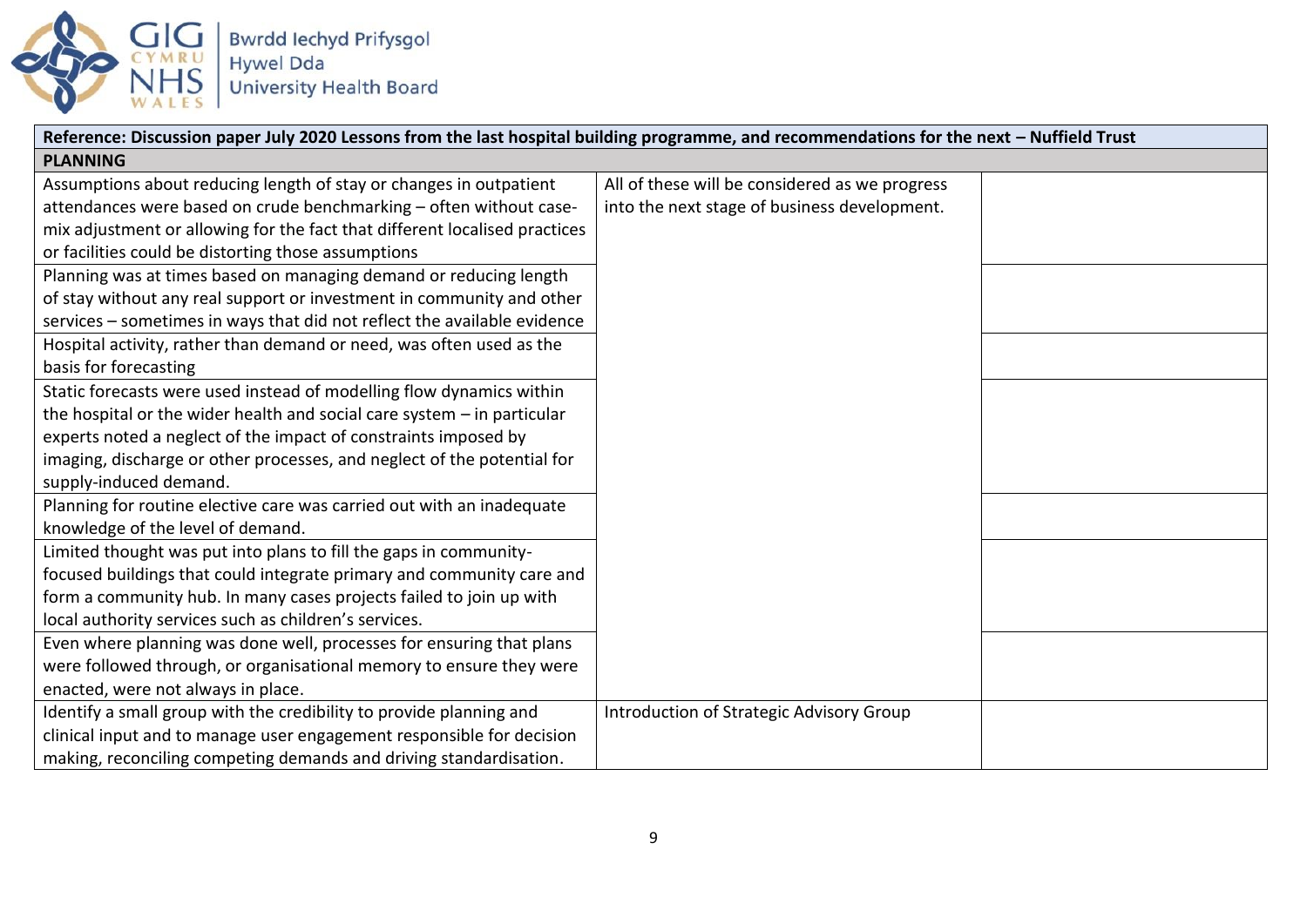

Bwrdd Iechyd Prifysgol<br>Hywel Dda<br>University Health Board

|                                                                             | Implementation of the pathway changes needs<br>to be aligned to the development of the capital<br>business cases. |                                  |
|-----------------------------------------------------------------------------|-------------------------------------------------------------------------------------------------------------------|----------------------------------|
|                                                                             | Communication and Engagement Strategy to<br>be/has been developed.                                                |                                  |
| Make connections to a network of those involved in similar schemes.         | Linking in with colleagues in Aneurin Bevan,<br>Velindre.                                                         | Jersey and Torbay Business Cases |
| Avoid letting long debates on clinical strategy delay the development of    | Our clinical strategy has been agreed and tested                                                                  |                                  |
| the scheme - it is likely that the details of this will have changed by the | against covid.                                                                                                    |                                  |
| time the building is commissioned $-$ focus on methods to allow             | <b>Transformation Programme Office validating</b>                                                                 |                                  |
| flexibility of approach ICSs/STPs.                                          | PBC is aligned to recommendations of                                                                              |                                  |
|                                                                             | consultation and Board Reports in 2018.                                                                           |                                  |
| Test clinical models and pathways across organisational and sectoral        | Introduction of Strategic Advisory Group                                                                          |                                  |
| boundaries against current and future practice                              |                                                                                                                   |                                  |
| Explore innovations nationally and internationally that might be            | Links with Research and Innovation Team                                                                           |                                  |
| relevant in the next 5-10 years                                             | Explore the impact of Digital Hospital                                                                            |                                  |
| Move quickly. Notwithstanding the need to plan and develop at a             | Noted.                                                                                                            |                                  |
| system level, experience suggests that delays cost money, may               |                                                                                                                   |                                  |
| endanger the viability of schemes and the best can be the enemy of the      |                                                                                                                   |                                  |
| good                                                                        |                                                                                                                   |                                  |
| Ensure that the whole-system lifecycle cost is considered in a              | Considerations for financial and economic cases                                                                   |                                  |
| systematic way, including impacts on social, community and primary          | as the programme moves on.                                                                                        |                                  |
| care as well as wider issues of sustainability                              |                                                                                                                   |                                  |
| Rigorously challenge planning assumptions to ensure they are evidence       | We will re-test the design assumptions used for                                                                   |                                  |
| based, avoid optimism bias and are not reverse-engineered to fit            | the consultation are still valid. (Query do we                                                                    |                                  |
| the budget                                                                  | need to amend / change/ delete / add)?                                                                            |                                  |
|                                                                             |                                                                                                                   |                                  |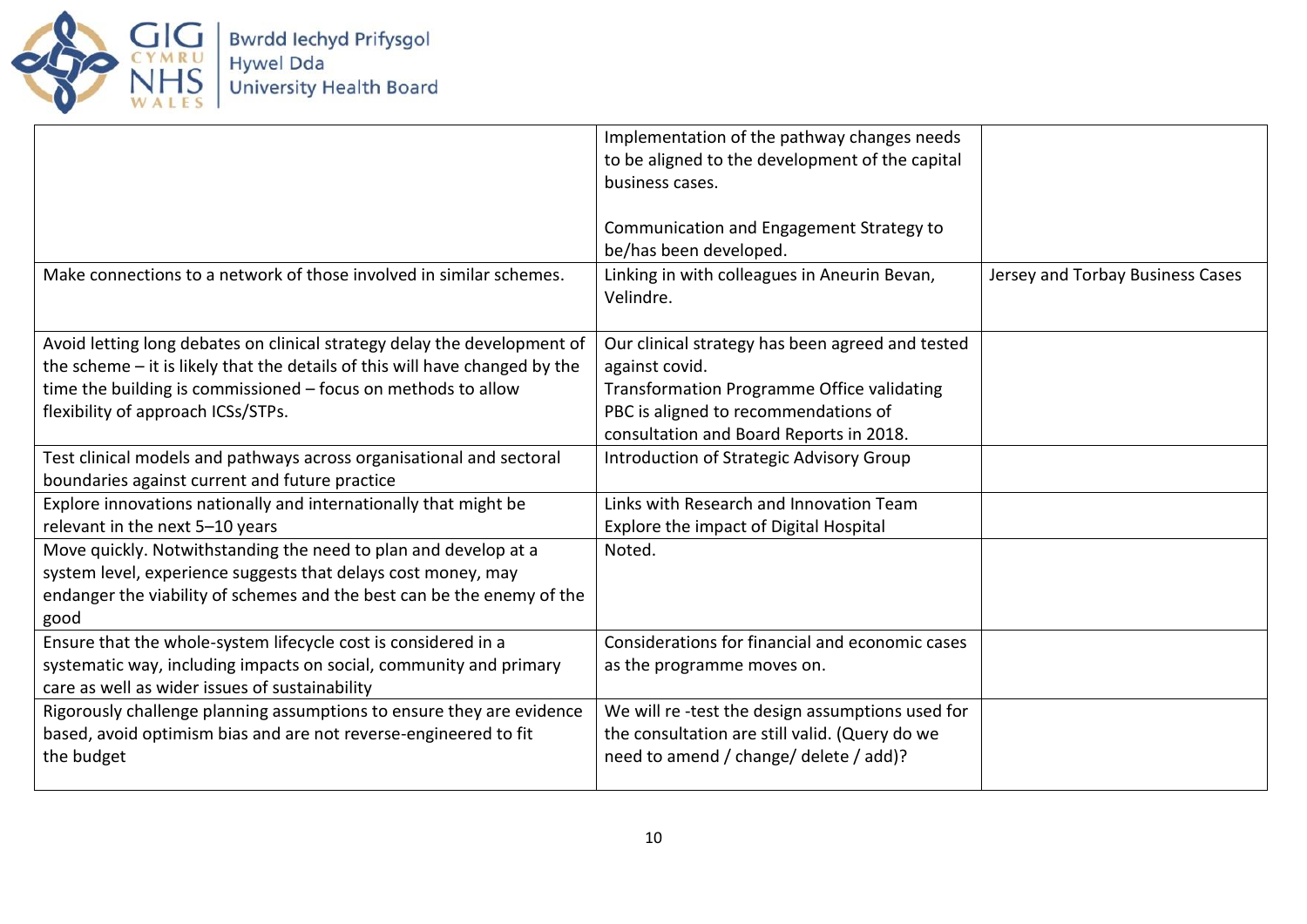

|                                                                             | We need to also test the assumptions made        |  |
|-----------------------------------------------------------------------------|--------------------------------------------------|--|
|                                                                             | around provision of services on site for the     |  |
|                                                                             | activity modelling.                              |  |
| Test future system designs for high-level resilience, safety, affordability | Noted for OBC.                                   |  |
| and flexibility, building in surge capacity.                                |                                                  |  |
| <b>SKILLS &amp; EXPERTISE</b>                                               |                                                  |  |
| Appoint a project director with experience beyond project                   | Resourcing Plan for process being developed.     |  |
| management and link them to others in the field                             |                                                  |  |
| <b>DESIGN</b>                                                               |                                                  |  |
| Design flexibility into build                                               | Considered as we progress into the next stage of |  |
| Soft space<br>$\bullet$                                                     | business development.                            |  |
| Interstitial floors                                                         |                                                  |  |
| <b>Building shell</b><br>٠                                                  |                                                  |  |
| Building for planned expansion<br>$\bullet$                                 |                                                  |  |
| going for larger rooms at the planning stage to future proof<br>$\bullet$   |                                                  |  |
| against future changes                                                      |                                                  |  |
| Pressure to scale down on costs by value engineering things that would      |                                                  |  |
| promote sustainability                                                      |                                                  |  |
|                                                                             |                                                  |  |
| Combined design and build contracts resulted in the best design team        |                                                  |  |
| not always appointed                                                        |                                                  |  |
| Be prepared to resist demands for idiosyncratic designs for                 | Managed engagement by the Design Team as         |  |
| departments or functions.                                                   | the OBC/FBC progresses.                          |  |
|                                                                             |                                                  |  |
| <b>BUILDING QUALITY</b>                                                     |                                                  |  |
| that there is often a trade-off between speed and quality                   |                                                  |  |
| <b>UNDER-EXPLOITED OPPORTUNITIES</b>                                        |                                                  |  |
| Technology/digital/robotics<br>$\bullet$                                    | Will be considered as we progress into the next  |  |
| Workforce changes can take longer than building programmes<br>$\bullet$     | stage of business development                    |  |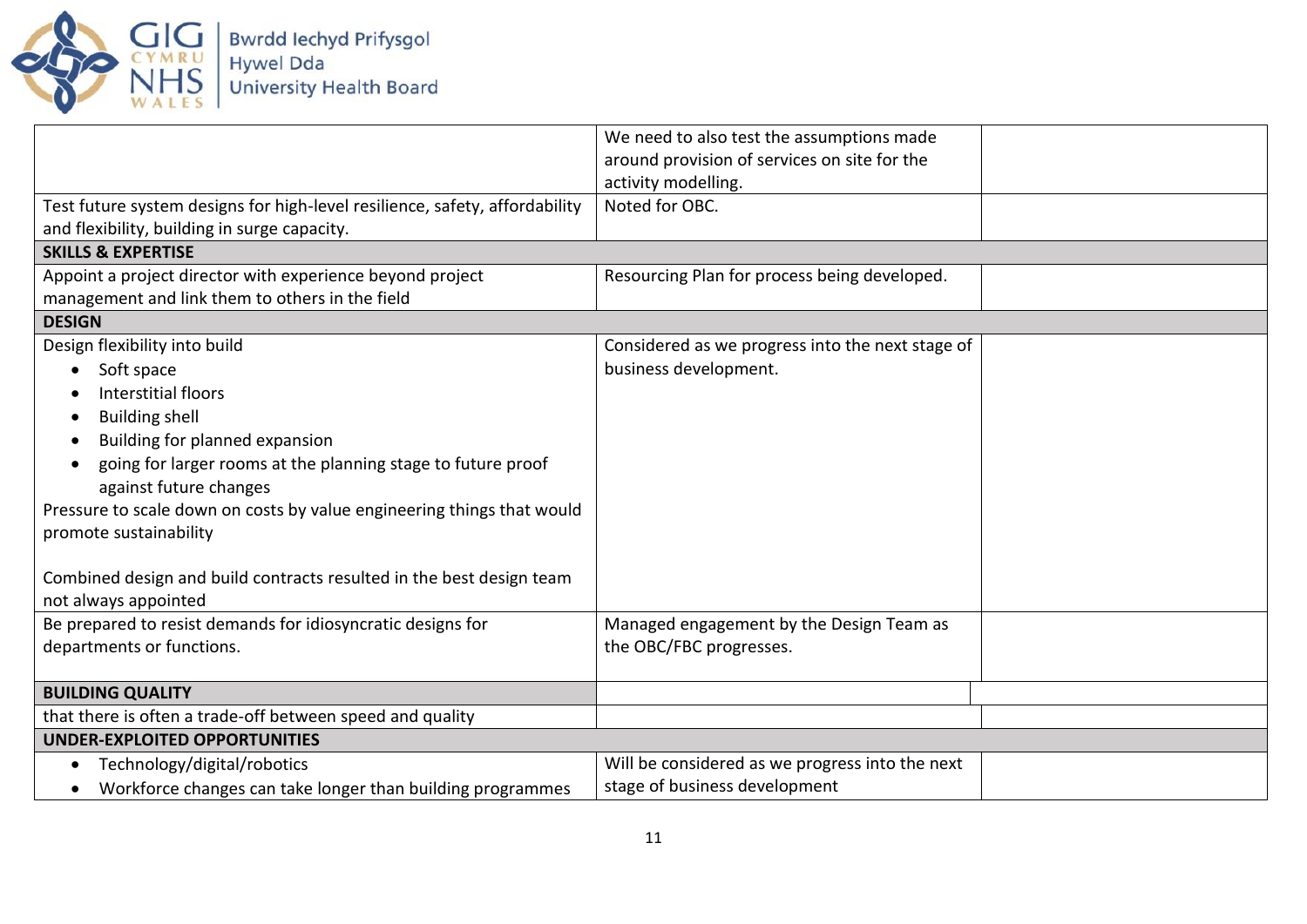

| Sustainability - cost reduction took priority over environmental<br>$\bullet$<br>impact of buildings<br>Therapeutic environment - daylight & views use of art<br>Single rooms                                                                      |                                                                                                                                                                                                                                                                                          |  |
|----------------------------------------------------------------------------------------------------------------------------------------------------------------------------------------------------------------------------------------------------|------------------------------------------------------------------------------------------------------------------------------------------------------------------------------------------------------------------------------------------------------------------------------------------|--|
| Make links to local authorities, housing and voluntary sector<br>organisations as well as relevant industry sector partners to ensure that<br>investment potential is maximised and the development contributes to<br>wider and the local economy  | Social Value and Community Benefits /<br>Foundational economy.<br>Regional Partnership Board and Public Service<br>Boards.<br>Wellbeing of Future Generations Wales Act.<br>HDUHB Planning Objective 4L and 5H (social<br>model for health, community and primary care<br>developments). |  |
| COVID-19                                                                                                                                                                                                                                           |                                                                                                                                                                                                                                                                                          |  |
| Importance of reconfigurable space<br>Attention to constraint - access to shared resources e.g.,<br>diagnostics<br>Size of outpatients<br>Need for office space for remote consultation<br>Need for improved shower, changing facilities for staff | Noted.                                                                                                                                                                                                                                                                                   |  |